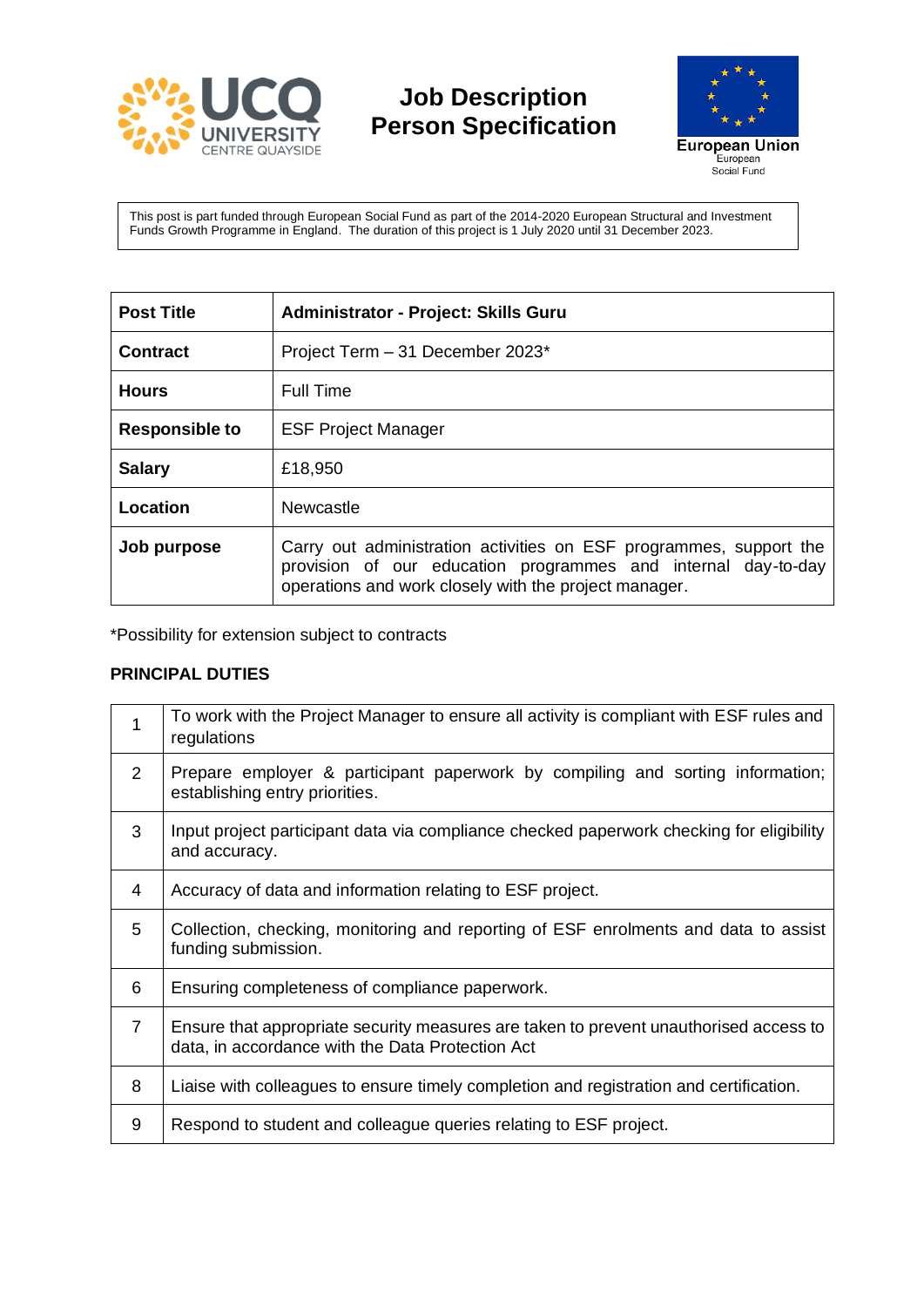## **MAIN DUTIES**

| $\mathbf{1}$   | Preparation and management of internal and external meetings, including venue<br>booking, minute taking and attendance, where required.                   |  |  |
|----------------|-----------------------------------------------------------------------------------------------------------------------------------------------------------|--|--|
| $\overline{2}$ | Effective use of MIS systems to ensure accurate data input and reporting.                                                                                 |  |  |
| 3              | To liaise with colleagues to ensure timely registration and certification.                                                                                |  |  |
| 4              | To systematically monitor and report on data, error checking and ESF submissions<br>in line with ESFA timescales.                                         |  |  |
| 5              | To produce a monthly report following data submission to inform senior managers<br>of funding against contract values and data against targets.           |  |  |
| 6              | To complete and maintain accurate records for all programmes.                                                                                             |  |  |
| 7              | To attend internal and external meetings as required                                                                                                      |  |  |
| 8              | To research and develop new opportunities as required                                                                                                     |  |  |
| 9              | To assist with marketing activities as required and attend events.                                                                                        |  |  |
| 10             | Equality and Diversity - actively support and implement the UCQ's Equal<br>Opportunities policies.                                                        |  |  |
| 11             | Safeguarding - work to promote and apply UCQ's safeguarding and safer<br>recruitment policies                                                             |  |  |
| 12             | Health and Safety – work in a safe and healthy way, in accordance with UCQ policies<br>and procedures                                                     |  |  |
| 13             | Information Security - to abide by the UCQ Data & Privacy Policy and to ensure that the<br>principles of information security are adhered to at all times |  |  |
| 14             | To participate in any internal/external CPD appropriate for the role and to ensure<br>occupational updating and personal development.                     |  |  |
| 15             | To provide any other duties commensurate to the role.                                                                                                     |  |  |
| 16             | To work in accordance with UCQ Core Values.                                                                                                               |  |  |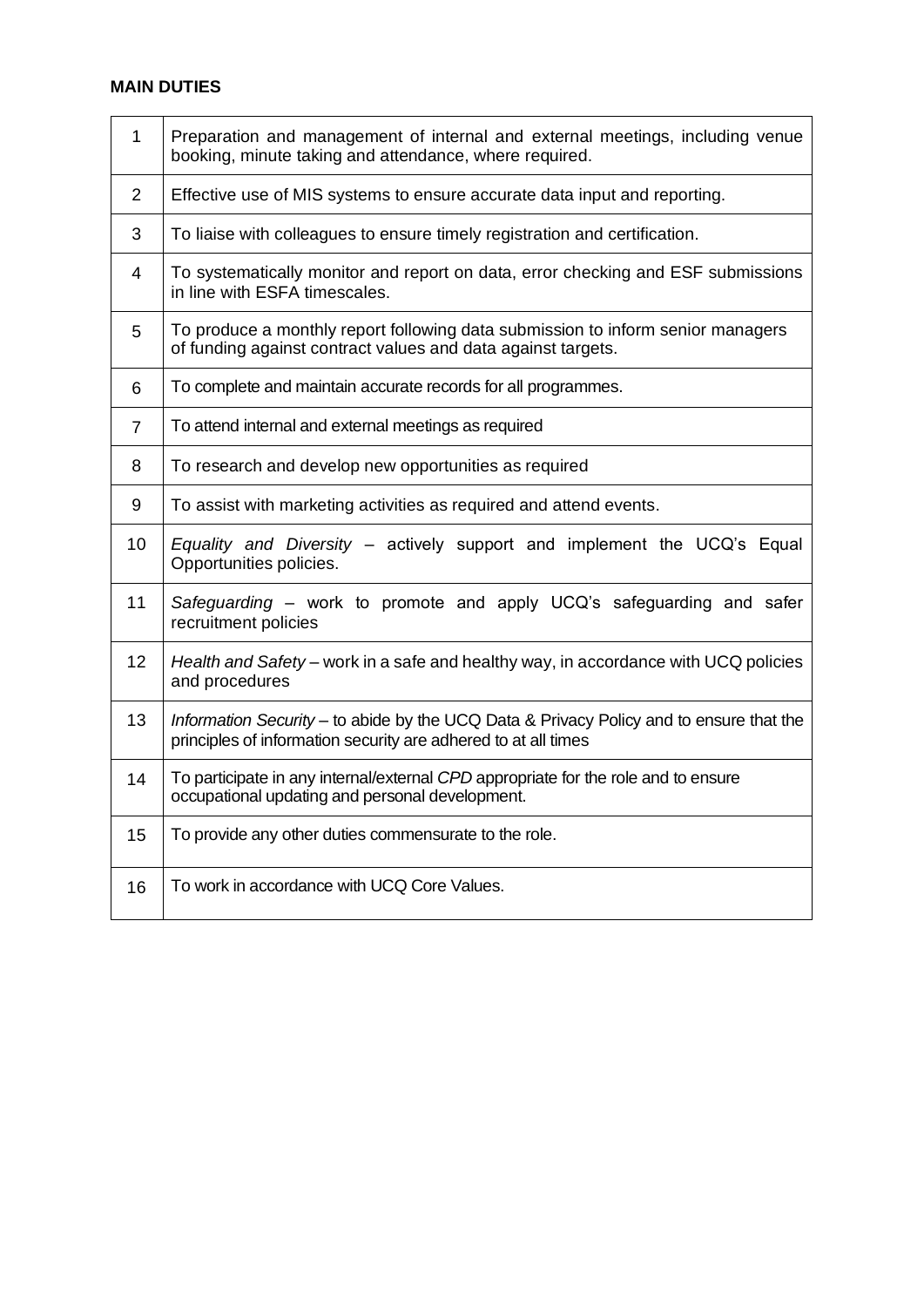|                                                                                                                          |                                       | <b>Assessed By:</b>                                              |
|--------------------------------------------------------------------------------------------------------------------------|---------------------------------------|------------------------------------------------------------------|
| <b>PERSON SPECIFICATION:</b><br><b>Administrator</b>                                                                     | <b>Essential (E)</b><br>Desirable (D) | Application (A)<br>Interview (I)<br>Presentation (P)<br>Task (T) |
| <b>Qualifications</b>                                                                                                    |                                       |                                                                  |
| Maths/English at level 2, or equivalent (i.e. GCSEs)                                                                     | E                                     | A <sub>l</sub>                                                   |
| Business Admin, or equivalent at level 3                                                                                 | E                                     | A I                                                              |
| <b>Experience</b>                                                                                                        |                                       |                                                                  |
| General administration duties                                                                                            | E                                     | A <sub>l</sub>                                                   |
| Data entry and verification                                                                                              | E                                     | A <sub>l</sub>                                                   |
| Minute taking                                                                                                            | E                                     | A <sub>l</sub>                                                   |
| Working within the education sector                                                                                      | D                                     | A <sub>1</sub>                                                   |
| Knowledge, skills and abilities:                                                                                         |                                       |                                                                  |
| A high degree of motivation to succeed                                                                                   | E                                     | A I                                                              |
| The ability to meet deadlines and standards.                                                                             | Е                                     | A <sub>l</sub>                                                   |
| Keen attention to detail and the ability to record data<br>as required with minimal error.                               | E                                     | A <sub>1</sub>                                                   |
| Ability to establish effective working relationships<br>with staff across UCQ, and external stakeholders                 | E                                     | A <sub>l</sub>                                                   |
| Ability to use ICT effectively i.e. Microsoft Office<br>applications including Excel, Word, calendars and<br>Powerpoint. | Е                                     | A <sub>1</sub>                                                   |
| Flexibility, stamina and reliability to work under<br>pressure and to meet project deadlines.                            | Е                                     | A <sub>1</sub>                                                   |
| Excellent interpersonal, communication and<br>negotiation skills.                                                        | E                                     | A <sub>1</sub>                                                   |
| Ability to work effectively both as part of a busy team<br>and independently                                             | E                                     | A <sub>l</sub>                                                   |
| A proactive approach to Health and Safety matters<br>wherever and whenever applicable.                                   | Ε                                     | A <sub>1</sub>                                                   |